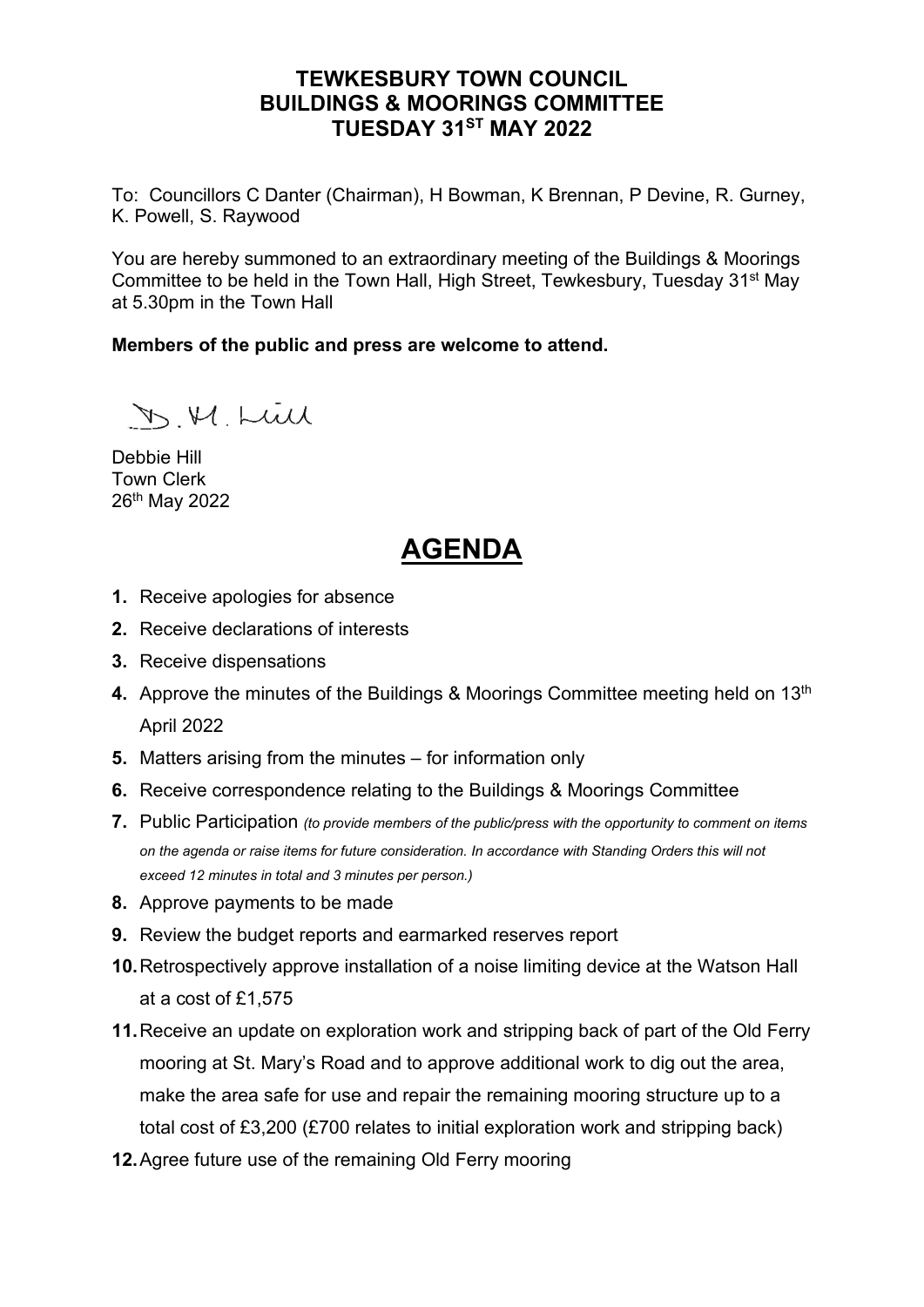- **13.**Review the Structural Engineer's report on walls at St. Mary's Road mooring and agree the location of replacement picket fencing and to apply for planning permission
- **14.**Agree future use and planting of the grass area at St Mary's Road mooring and potential partnership working
- **15.**Agree to continue with planning application to re-instate moorings at Prior's Court and to agree production of additional drawings that may be required
- **16.**Agree that Prior's Court to be left as a natural environment until the committee agrees to progress re-instatement depending on the outcome of the planning application and the budget position
- **17.**Consider the options for making Prior's Court area more aesthetically pleasing
- **18.**Receive an update on repairs at the Back of Avon moorings
- **19.**Agree future use of the Back of Avon mooring past the footbridge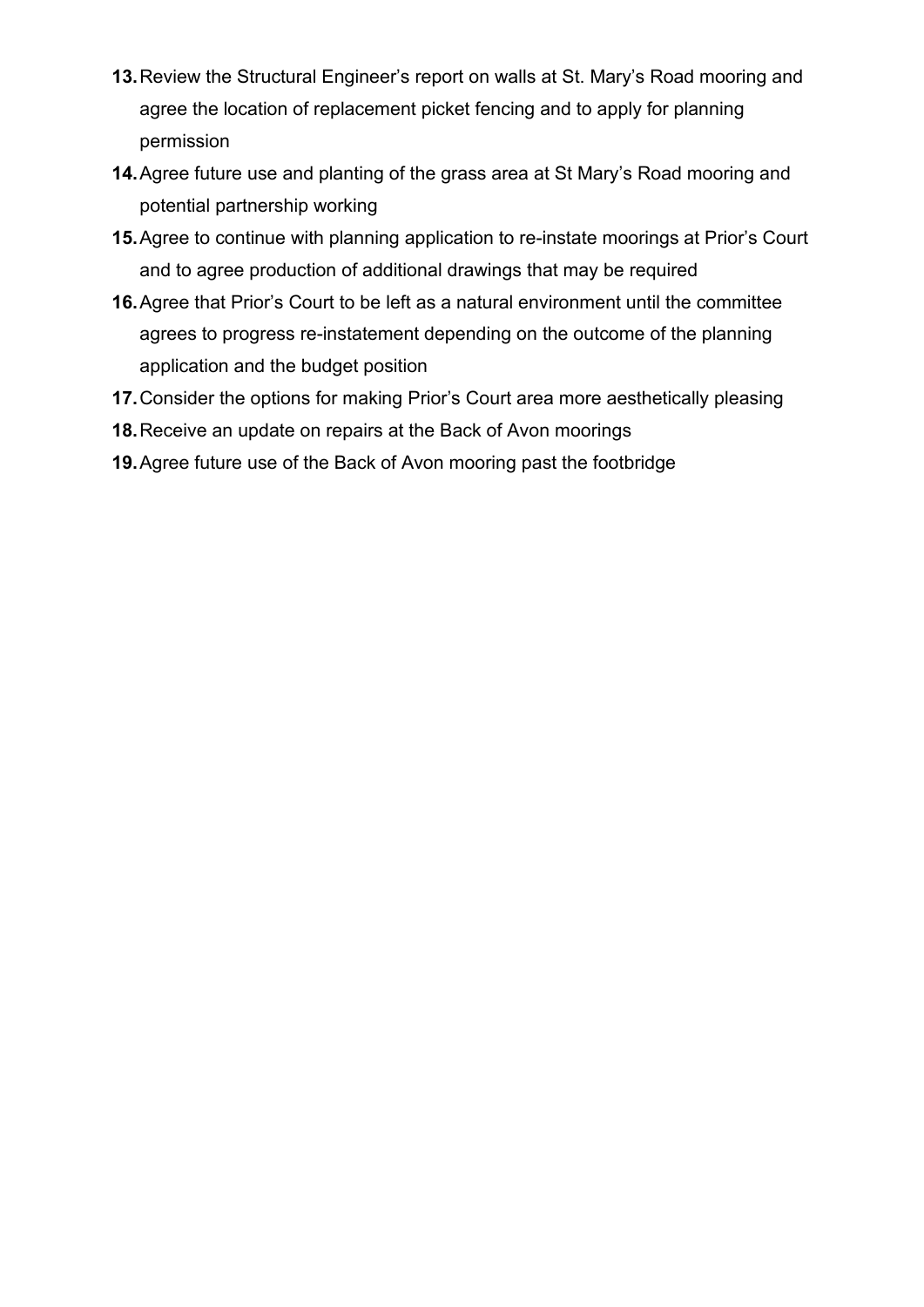### **MINUTES**

### *of the*

## **Buildings & Moorings Committee meeting held on 13th April 2022 at 6pm in the Town Hall, Tewkesbury**

- **Present:** Cllrs C Danter (Chair); H Bowman, P Devine, R Gurney, K Powell, S Raywood, J Raywood
- **In attendance:** D Hill (Town Clerk)
- **B&M.21.094 Receive apologies for absence** Cllr Brennan.
- **B&M.21.095 Receive declarations of interest** Cllr J Raywood in relation to Tewkesbury Museum (item 21.109).
- **B&M.21.096 Receive dispensations** Cllr J Raywood in relation to Tewkesbury museum (item 21.109).
- **B&M.21.097 Approve the minutes of the Buildings & Moorings Committee meeting held on 8th February 2022**

Addition of Cllr Brennan as present at the meeting. It was RESOLVED to approve the minutes of the meeting held on 8<sup>th</sup> February 2022. Proposed by Cllr Bowman, seconded by Cllr Devine.

**B&M.21.098 Matters arising from the minutes – for information only 20.093 Defibrillator –** An offer has been received to fund a defibrillator at Spring Gardens toilet block. The Ambulance Service had advised that the High Street would be the ideal location for a new defibrillator. **20.127 Repairs to window at 64 Barton Street** – Town Council to ask Ian Bishop to check.

**20.139 WH balcony handrail** – carry forward.

**20.143 Back of Avon retaining wall quote** – carry forward.

21.048 Access point to river for small craft - Following a meeting with British Canoeing, the mooring adjacent to St Mary's Lane may be suitable, but the Old Ferry jetty would be a suitable access point and a quick win in terms of access for SUP by removing a section of the jetty and installing steps

**21.051 Format of payments lists** – complete

**21.086 Repairs to Back of Avon moorings 1 & 2 (boat trips access point) -** work complete

**21.087 Back of Avon replacement mooring087** – awaiting pricing information from Avon Navigation Trust.

**21.088 Structural Engineer instruction for walls at St. Mary's Road** – the Structural Engineer attended on 13<sup>th</sup> April. Report awaited.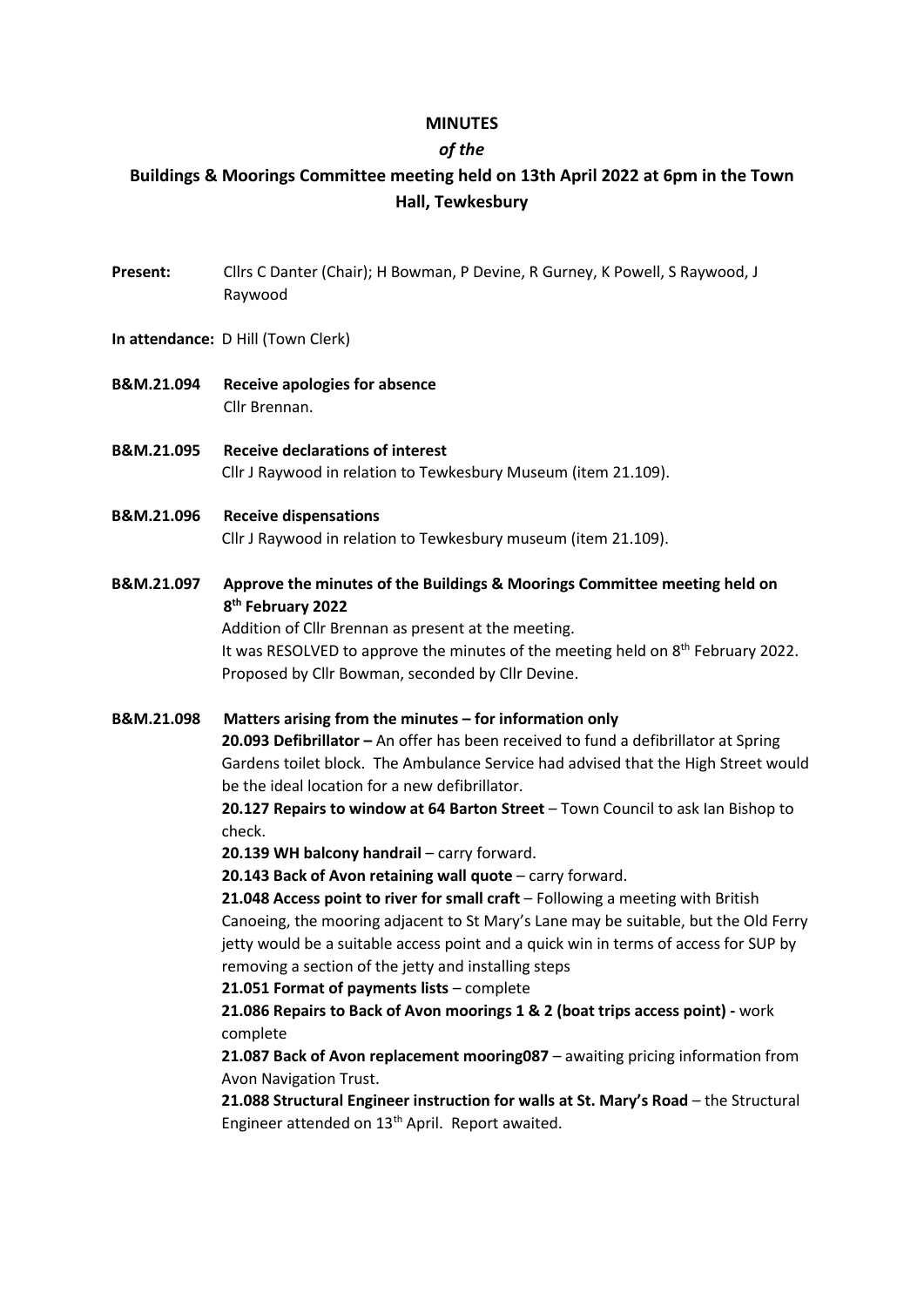- **B&M.21.099 Receive correspondence relating to the Buildings & Moorings Committee** None.
- **B&M.21.100 Public Participation** None.

**B&M.21.101 Approve payments to be made** It was RESOLVED to approve payments totalling £18,736.76. Proposed by Cllr Brennan, seconded by Cllr Gurney.

## **B&M.21.102 Review the budgets report and earmarked reserves report** The Town Clerk highlighted the Moorings income budget having been met in this financial year. Cllr J Raywood thanked staff for efforts in respect Town Hall, Watson Hall and bar income.

## **B&M.21.103 Agree earmarked reserves and virements at the end of the financial year 2021/22** The following earmarked reserves were proposed: Moorings Maintenance £335 to EMR Moorings Maintenance (new) Moorings Projects, £2,100 to EMR 349 Moorings Projects 64 Barton Street Projects, £6,538 to EMR 64 Barton Street Fundraising (new) Town Hall Maintenance, £3,972 to EMR Town Hall Maintenance (new) Town Hall Projects, £12,100 to EMR 354 Town Hall Projects War Memorial Maintenance, £300 to EMR 328 War Memorial It was RESOLVED to approvement the new earmarked reserves. Proposed by Cllr J Raywood, seconded by Cllr Devine.

**B&M.21.104 Note emergency expenditure relating to health & safety concerns on the Back of Avon mooring**

The emergency repairs to the Back of Avon mooring were noted at a cost of £2,100.

**B&M.21.105 Note the specialist reports relating to Prior's Court mooring**

It was noted that access for repairs would need to be from water side as well as land side, use of the moorings may increase noise for neighbours and that there was no evidence of otter or water vole in the area. There would be no impact to require any further investigation regarding HRA screening.

Cllr Gurney left at this juncture.

- **B&M.21.106 Approve the installation of lighting in the Anglo American Garden of Remembrance** It was RESOLVED to approve the installation of lighting in the Anglo American Garden of Remembrance at a cost of £375. Proposed by Cllr Devine, seconded by Cllr J Raywood.
- **B&M.21.107 Consider whether to apply for Listed Building Consent to instal a defibrillator at the front of the Town Hall** It was noted that the Ambulance Service had recommended the High Street as the most suitable location for a new defibrillator. Accordingly it was agreed that Listed Building Consent should be sought.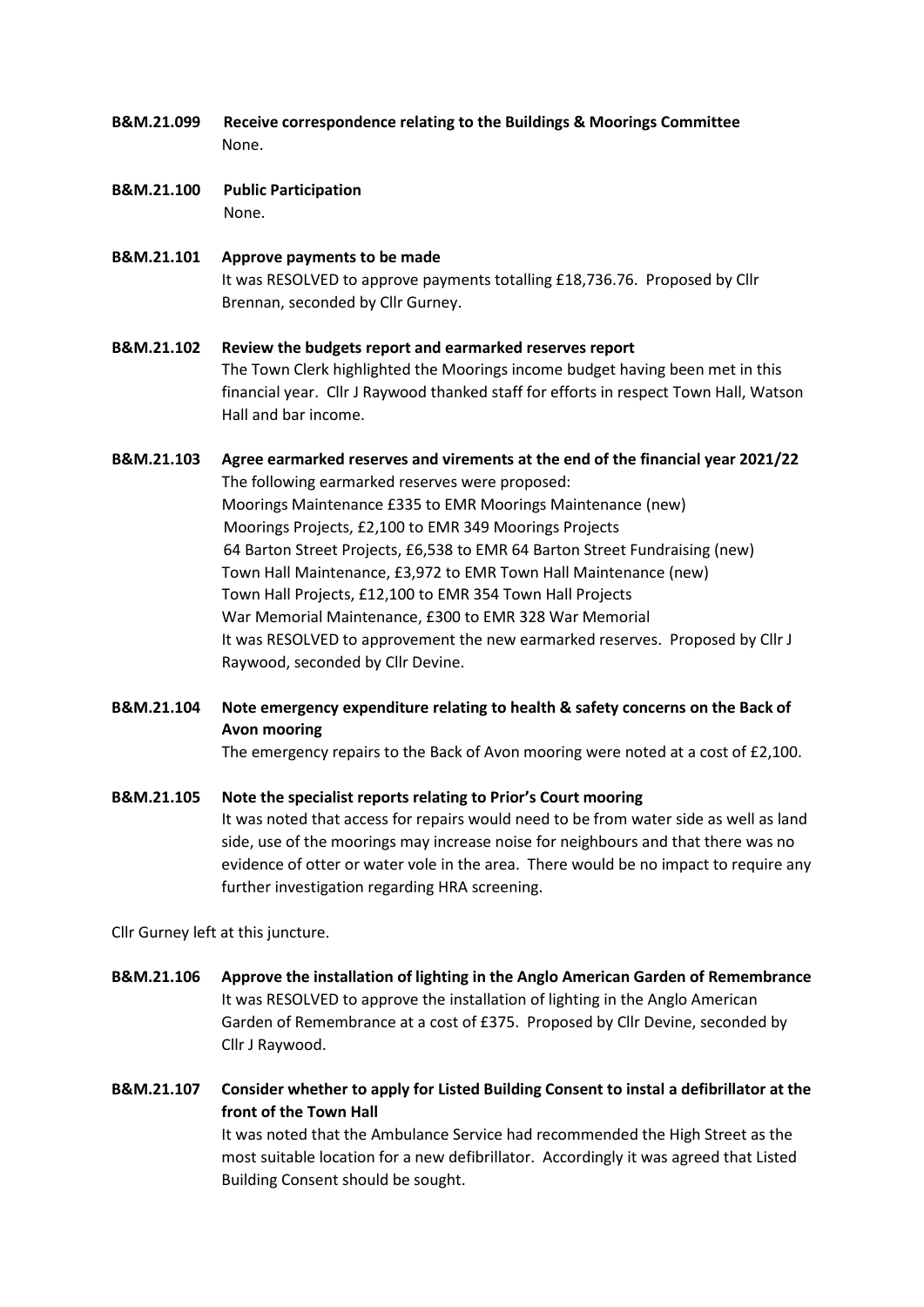- **B&M.21.108 Agree to apply for apply for approval to hold civil ceremonies at the Watson Hall at a cost of £2,500 for a three year licence** It was RESOLVED to apply for approval to hold civil ceremonies at the Watson Hall. Proposed by Cllr J Raywood, seconded by Cllr P Devine.
- **B&M.21.109 Receive an update on grant funding for 64 Barton Street and to consider and agree in principle a proposal from Tewkesbury Museum Trustees to undertake internal alterations**

The Town Clerk reported that a grant funding application in the region of £150k will be submitted to Historic England hopefully by the end of May. Cllr J Raywood briefed the committee on plans to make the whole of the ground floor accessible. The committee agreed in principle in favour of these adaptations.

### **B&M.21.091 Receive updates on the following ongoing matters:**

**i. Town Hall: Health & Safety inspection of pictures and hangings in the Council Chamber, lighting in the Town Hall garden & Anglo American Garden of Remembrance, installation of CCTV, improvements to heating in the Town Hall, garden improvements** 

Pictures – waiting for a date for re-hanging. Lighting in garden complete and approved for Anglo-American garden. CCTV complete. Heating improvements planned for Spring/Summer. Town Hall garden – back of Lloyds Bank – possibly incorporate into Town Hall garden working group. Looking at accessibility and repointing of wall adjacent to waterside.

### **ii. ii. Moorings: repairs to wall at Back of Avon, survey of walls at St Mary's Road, ANT lease, Old Ferry mooring**

Repairs to wall ongoing. Survey of walls was done on 13<sup>th</sup> April, report awaited. Avon Navigation Trust Lease - Town Council has responded to Thomson & Bancks. Old Ferry mooring, work to be undertaken to remove one section of the existing mooring for accessibility for paddleboarders, kayaks etc and to establish whether there are existing steps that could be used. Additional work may be required following the removal.

There being no further business the meeting closed at 19.50.

Signature of Chairman upon approval of the minutes …………..……………………….. 31st May 2022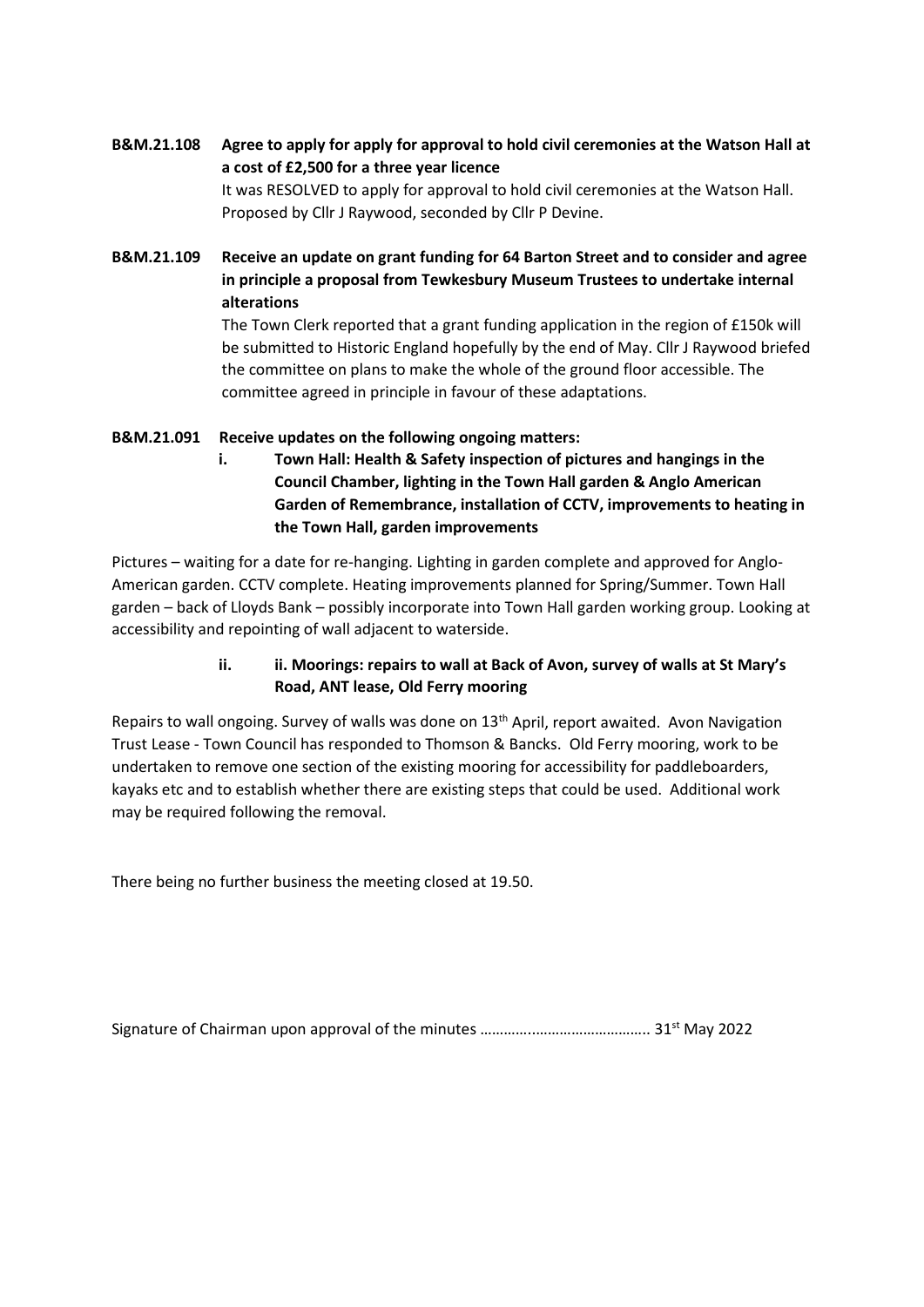#### 11:13

### **Tewkesbury Town Council Council Page 1**

### **Detailed Income & Expenditure by Budget Heading 28/05/2022**

## **Month No: 2 Committee Report**

|          |                                          | Actual<br>Last Year | <b>Actual Year</b><br>To Date | Current<br>Annual | Variance<br>Annual | Committed<br>Expenditure | Funds<br>Available | Transfer<br>to/from EMR |
|----------|------------------------------------------|---------------------|-------------------------------|-------------------|--------------------|--------------------------|--------------------|-------------------------|
|          | <b>Building &amp; Moorings</b>           |                     |                               |                   |                    |                          |                    |                         |
| 200      | Moorings                                 |                     |                               |                   |                    |                          |                    |                         |
|          | 1300 Moorings Income                     | 6,385               | 740                           | 5,722             | 4,982              |                          |                    |                         |
|          |                                          |                     |                               |                   |                    |                          |                    |                         |
|          | Moorings :- Income<br>4450 Maintenance   | 6,385<br>3,665      | 740<br>3,990                  | 5,722<br>4,162    | 4,982<br>172       | 2,100                    | (1,928)            | 0                       |
|          | 4460 Rates                               | 1,098               | 126                           | 1,561             | 1,435              |                          | 1,435              |                         |
|          | 4470 Mooring Leases                      | 100                 | 0                             | 100               | 100                |                          | 100                |                         |
|          | 4480 Projects - Moorings                 | 2,250               | 0                             | 6,500             | 6,500              | 650                      | 5,850              |                         |
|          |                                          |                     |                               |                   |                    |                          |                    |                         |
|          | Moorings :- Indirect Expenditure         | 7,113               | 4,116                         | 12,323            | 8,207              | 2,750                    | 5,457              | 0                       |
|          | Net Income over Expenditure              | (728)               | (3, 376)                      | (6, 601)          | (3, 225)           |                          |                    |                         |
|          | 210 64 Barton Street                     |                     |                               |                   |                    |                          |                    |                         |
|          | 1420 64 Barton Street Income             | 8,250               | 0                             | 0                 | 0                  |                          |                    |                         |
|          |                                          |                     |                               |                   |                    |                          |                    |                         |
|          | 64 Barton Street :- Income               | 8,250               | 0                             | 0                 | 0                  |                          |                    | 0                       |
|          | 4195 Health & Safety                     | 68                  | 0                             | 300               | 300                |                          | 300                |                         |
|          | 4450 Maintenance                         | 52,462              | 540                           | 15,000            | 14,460             |                          | 14,460             |                         |
|          | 4500 64 Barton Street Projects           | 3,213               | 700                           | 25,000            | 24,300             |                          | 24,300             |                         |
|          | 64 Barton Street :- Indirect Expenditure | 55,743              | 1,240                         | 40,300            | 39,060             | 0                        | 39,060             | 0                       |
|          | Net Income over Expenditure              | (47, 493)           | (1, 240)                      | (40, 300)         | (39,060)           |                          |                    |                         |
| 6000     | plus Transfer from EMR                   | 29,990              | 0                             |                   |                    |                          |                    |                         |
|          | <b>Movement to/(from) Gen Reserve</b>    | (17, 503)           | (1, 240)                      |                   |                    |                          |                    |                         |
| 220      | <b>Town Hall</b>                         |                     |                               |                   |                    |                          |                    |                         |
|          | 1400 Garden Income                       | 0                   | 0                             | 104               | 104                |                          |                    |                         |
|          | 1410 Town Hall Income                    | 14,487              | 2,983                         | 20,000            | 17,017             |                          |                    |                         |
|          | 1415 TH Merch Income                     | 0                   | $\overline{7}$                | 0                 | (7)                |                          |                    |                         |
|          |                                          |                     |                               |                   |                    |                          |                    |                         |
|          | Town Hall :- Income                      | 14,487<br>388       | 2,989<br>0                    | 20,104<br>500     | 17,115<br>500      |                          | 500                | 0                       |
|          | 4195 Health & Safety                     |                     |                               |                   |                    |                          |                    |                         |
|          | 4450 Maintenance                         | 7,270               | 6,125                         | 12,485            | 6,360              | 800                      | 5,560              |                         |
|          | 4460 Rates                               | 4,192               | 421                           | 4,266             | 3,845              |                          | 3,845              |                         |
|          | 4550 Water                               | 870                 | 238                           | 728               | 490                |                          | 490                |                         |
|          | 4560 Electric                            | 2,953               | 0                             | 2,000             | 2,000              |                          | 2,000              |                         |
| 4570 Gas |                                          | 1,724               | 363                           | 3,000             | 2,637              |                          | 2,637              |                         |
|          | 4580 Garden Expenditure                  | 196                 | 101                           | 312               | 211                |                          | 211                |                         |
|          | 4590 Projects                            | 2,900               | 0                             | 15,606            | 15,606             |                          | 15,606             |                         |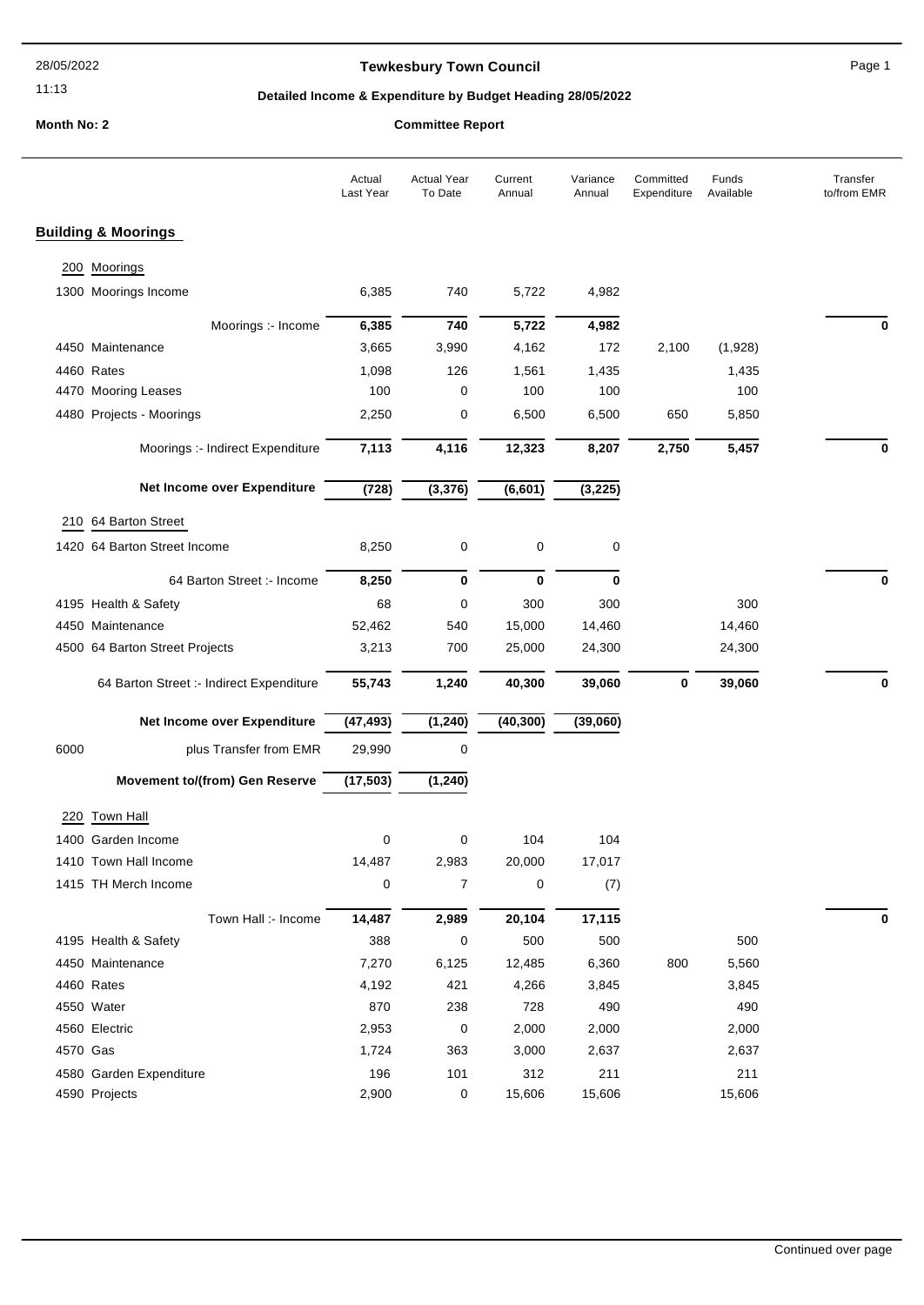28/05/2022

#### 11:13

## **Tewkesbury Town Council Page 2**

### **Detailed Income & Expenditure by Budget Heading 28/05/2022**

#### **Month No: 2**

|                                       | Actual<br>Last Year | <b>Actual Year</b><br>To Date | Current<br>Annual | Variance<br>Annual | Committed<br>Expenditure | Funds<br>Available | Transfer<br>to/from EMR |
|---------------------------------------|---------------------|-------------------------------|-------------------|--------------------|--------------------------|--------------------|-------------------------|
| 4960 Equipment                        | 1,492               | 349                           | 2,081             | 1,732              |                          | 1,732              |                         |
| Town Hall :- Indirect Expenditure     | 21,984              | 7,598                         | 40,978            | 33,380             | 800                      | 32,580             | $\bf{0}$                |
| Net Income over Expenditure           | (7, 497)            | (4,608)                       | (20, 874)         | (16, 266)          |                          |                    |                         |
| War Memorial<br>230                   |                     |                               |                   |                    |                          |                    |                         |
| 1990 Other Income                     | 54                  | 0                             | $\pmb{0}$         | 0                  |                          |                    |                         |
| War Memorial :- Income                | 54                  | $\mathbf 0$                   | $\mathbf 0$       | $\bf{0}$           |                          |                    | $\bf{0}$                |
| 4450 Maintenance                      | 700                 | 0                             | 1,040             | 1,040              |                          | 1,040              |                         |
| War Memorial :- Indirect Expenditure  | 700                 | 0                             | 1,040             | 1,040              | 0                        | 1,040              | $\bf{0}$                |
| Net Income over Expenditure           | (646)               | 0                             | (1,040)           | (1,040)            |                          |                    |                         |
| Building & Moorings :- Income         | 29,176              | 3,730                         | 25,826            | 22,096             |                          |                    |                         |
| Expenditure                           | 85,539              | 12,953                        | 94,641            | 81,688             | 3,550                    | 78,138             |                         |
| Net Income over Expenditure           | (56, 363)           | (9, 224)                      | (68, 815)         | (59, 591)          |                          |                    |                         |
| plus Transfer from EMR                | 29,990              | 0                             |                   |                    |                          |                    |                         |
| <b>Movement to/(from) Gen Reserve</b> | (26, 373)           | (9, 224)                      |                   |                    |                          |                    |                         |
| <b>Grand Totals:- Income</b>          | 29,176              | 3,730                         | 25,826            | 22,096             |                          |                    |                         |
| Expenditure                           | 85,539              | 12,953                        | 94,641            | 81,688             | 3,550                    | 78,138             |                         |
| Net Income over Expenditure           | (56, 363)           | (9, 224)                      | (68, 815)         | (59, 591)          |                          |                    |                         |
| plus Transfer from EMR                | 29,990              | 0                             |                   |                    |                          |                    |                         |
| <b>Movement to/(from) Gen Reserve</b> | (26, 373)           | (9, 224)                      |                   |                    |                          |                    |                         |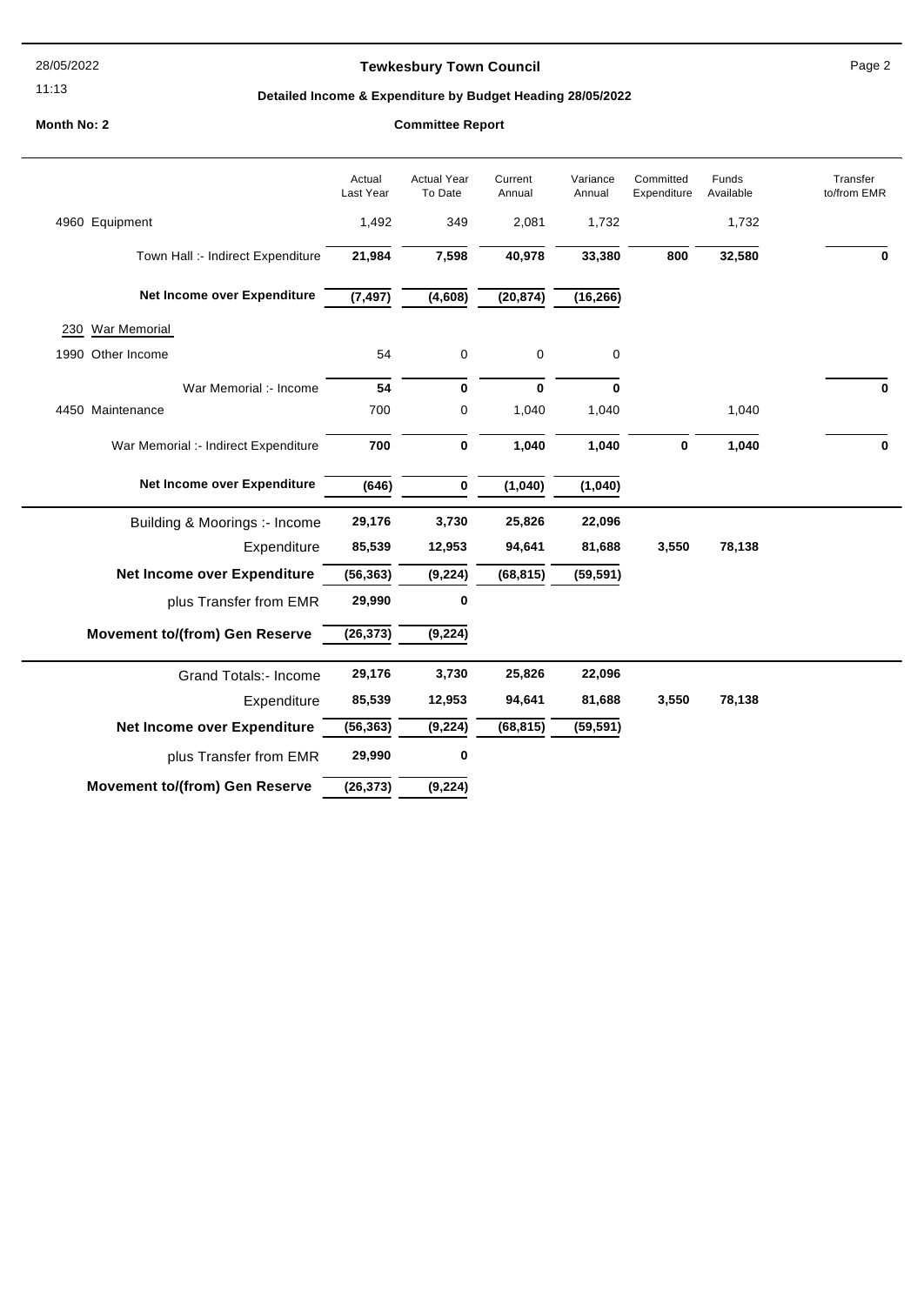#### 28/05/2022

#### 11:15

### Tewkesbury Town Council **Example 20** and the Page 1

Transfer to/from EMR

### Detailed Income & Expenditure by Budget Heading 28/05/2022

Month No: 2 Committee Report

Watson Hall

| Actual<br>Last Year | Actual Year<br>To Date | Current<br>Annual | Variance<br>Annual |
|---------------------|------------------------|-------------------|--------------------|
|                     |                        |                   |                    |
|                     |                        |                   |                    |

Committed Expenditure

Funds Available

|         | 600 Watson Hall                     |                  |             |             |                  |        |                  |                  |
|---------|-------------------------------------|------------------|-------------|-------------|------------------|--------|------------------|------------------|
|         | 1150 Staffing Income                | 1,295            | 0           | $\mathbf 0$ | 0                |        |                  |                  |
|         | 1800 Watson Hall Income             | 20,844           | 3,834       | 22,808      | 18,975           |        |                  |                  |
|         | 1810 Leases                         | $\mathbf 0$      | 0           | 300         | 300              |        |                  |                  |
|         | 1820 Tudor Bar Income               | 41,839           | 3,776       | 50,000      | 46,225           |        |                  |                  |
|         | 1825 Bar Equipment Income           | 50               | 0           | $\mathbf 0$ | $\mathbf 0$      |        |                  |                  |
|         | 1830 Events Income                  | 1,208            | 135         | 7,000       | 6,865            |        |                  |                  |
|         | Watson Hall :- Income               | 65,236           | 7,744       | 80,108      | 72,364           |        |                  | $\boldsymbol{0}$ |
|         | 4195 Health & Safety                | 440              | 0           | 500         | 500              |        | 500              |                  |
|         | 4221 Telephone/IT (WH)              | 1,014            | 139         | 750         | 612              |        | 612              |                  |
| 4250 IT |                                     | 48               | 0           | $\mathbf 0$ | $\boldsymbol{0}$ |        | $\boldsymbol{0}$ |                  |
|         | 4280 Events & Services              | 475              | 2,175       | 7,000       | 4,825            | 2,037  | 2,788            |                  |
|         | 4450 Maintenance                    | 13,206           | 809         | 10,000      | 9,191            | 150    | 9,041            |                  |
|         | 4550 Water                          | 985              | 258         | 728         | 470              |        | 470              |                  |
|         | 4560 Electric                       | 7,967            | 46          | 3,000       | 2,954            |        | 2,954            |                  |
|         | 4570 Gas                            | 1,721            | 362         | 2,081       | 1,719            |        | 1,719            |                  |
|         | 4590 Projects                       | (2,822)          | 0           | 18,000      | 18,000           | 11,499 | 6,501            |                  |
|         | 4912 Bar Payroll Processing         | 178              | 38          | 200         | 163              |        | 163              |                  |
|         | 4913 Bar Equipment                  | 858              | 0           | 1,500       | 1,500            |        | 1,500            |                  |
|         | 4914 Bar Card Charges               | 623              | 68          | 850         | 782              |        | 782              |                  |
|         | 4915 Events Card Charges            | 33               | 11          | $\mathbf 0$ | (11)             |        | (11)             |                  |
|         | 4950 Bar Stock                      | 21,979           | 2,045       | 23,000      | 20,955           |        | 20,955           |                  |
|         | 4955 Bar Salaries                   | 18,059           | 887         | 15,000      | 14,113           |        | 14,113           |                  |
|         | 4960 Equipment                      | 3,953            | 377         | 4,000       | 3,623            |        | 3,623            |                  |
|         | 4961 Waste and recycling            | $\boldsymbol{0}$ | 113         | $\mathbf 0$ | (113)            |        | (113)            |                  |
|         | 4990 Sundries/Petty Cash            | 60               | 0           | 100         | 100              |        | 100              |                  |
|         | Watson Hall :- Indirect Expenditure | 68,777           | 7,327       | 86,709      | 79,382           | 13,686 | 65,696           | 0                |
|         | Net Income over Expenditure         | (3, 541)         | 417         | (6,601)     | (7,018)          |        |                  |                  |
| 6000    | plus Transfer from EMR              | 475              | 0           |             |                  |        |                  |                  |
|         | Movement to/(from) Gen Reserve      | (3,066)          | 417         |             |                  |        |                  |                  |
|         | Watson Hall :- Income               | 65,236           | 7,744       | 80,108      | 72,364           |        |                  |                  |
|         | Expenditure                         | 68,777           | 7,327       | 86,709      | 79,382           | 13,686 | 65,696           |                  |
|         | Net Income over Expenditure         | (3, 541)         | 417         | (6,601)     | (7,018)          |        |                  |                  |
|         | plus Transfer from EMR              | 475              | $\mathbf 0$ |             |                  |        |                  |                  |
|         |                                     |                  |             |             |                  |        |                  |                  |
|         | Movement to/(from) Gen Reserve      | (3,066)          | 417         |             |                  |        |                  |                  |
|         |                                     |                  |             |             |                  |        |                  |                  |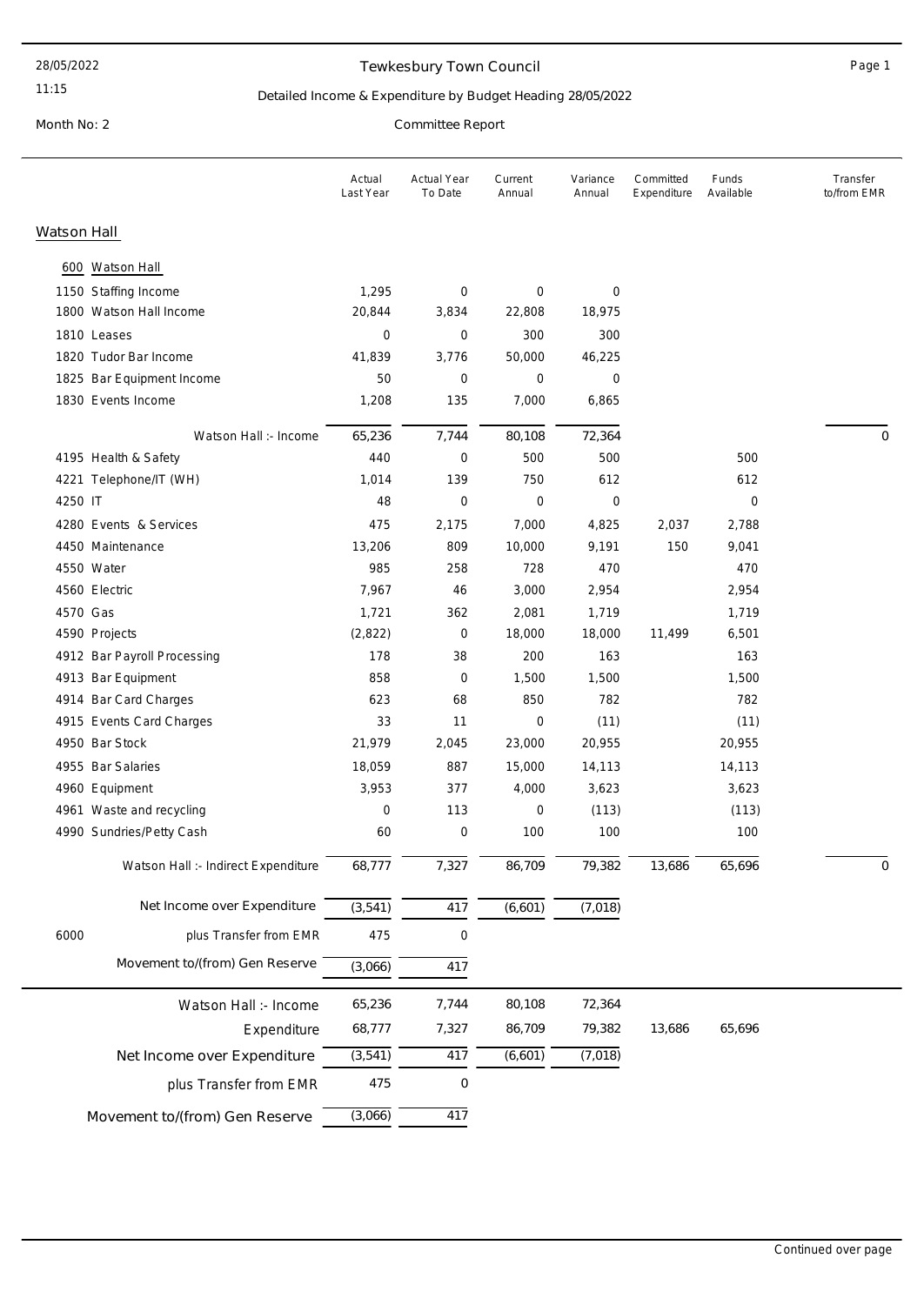#### 28/05/2022

11:15

## Tewkesbury Town Council **Example 2** Page 2

### Detailed Income & Expenditure by Budget Heading 28/05/2022

Month No: 2 Committee Report

|                                | Actual<br>Last Year | <b>Actual Year</b><br>To Date | Current<br>Annual | Variance<br>Annual | Committed<br>Expenditure | Funds<br>Available | Transfer<br>to/from EMR |
|--------------------------------|---------------------|-------------------------------|-------------------|--------------------|--------------------------|--------------------|-------------------------|
| Grand Totals: - Income         | 65,236              | 7.744                         | 80,108            | 72,364             |                          |                    |                         |
| Expenditure                    | 68,777              | 7,327                         | 86.709            | 79,382             | 13,686                   | 65,696             |                         |
| Net Income over Expenditure    | (3, 541)            | 417                           | (6,601)           | (7,018)            |                          |                    |                         |
| plus Transfer from EMR         | 475                 | 0                             |                   |                    |                          |                    |                         |
| Movement to/(from) Gen Reserve | (3,066)             | 417                           |                   |                    |                          |                    |                         |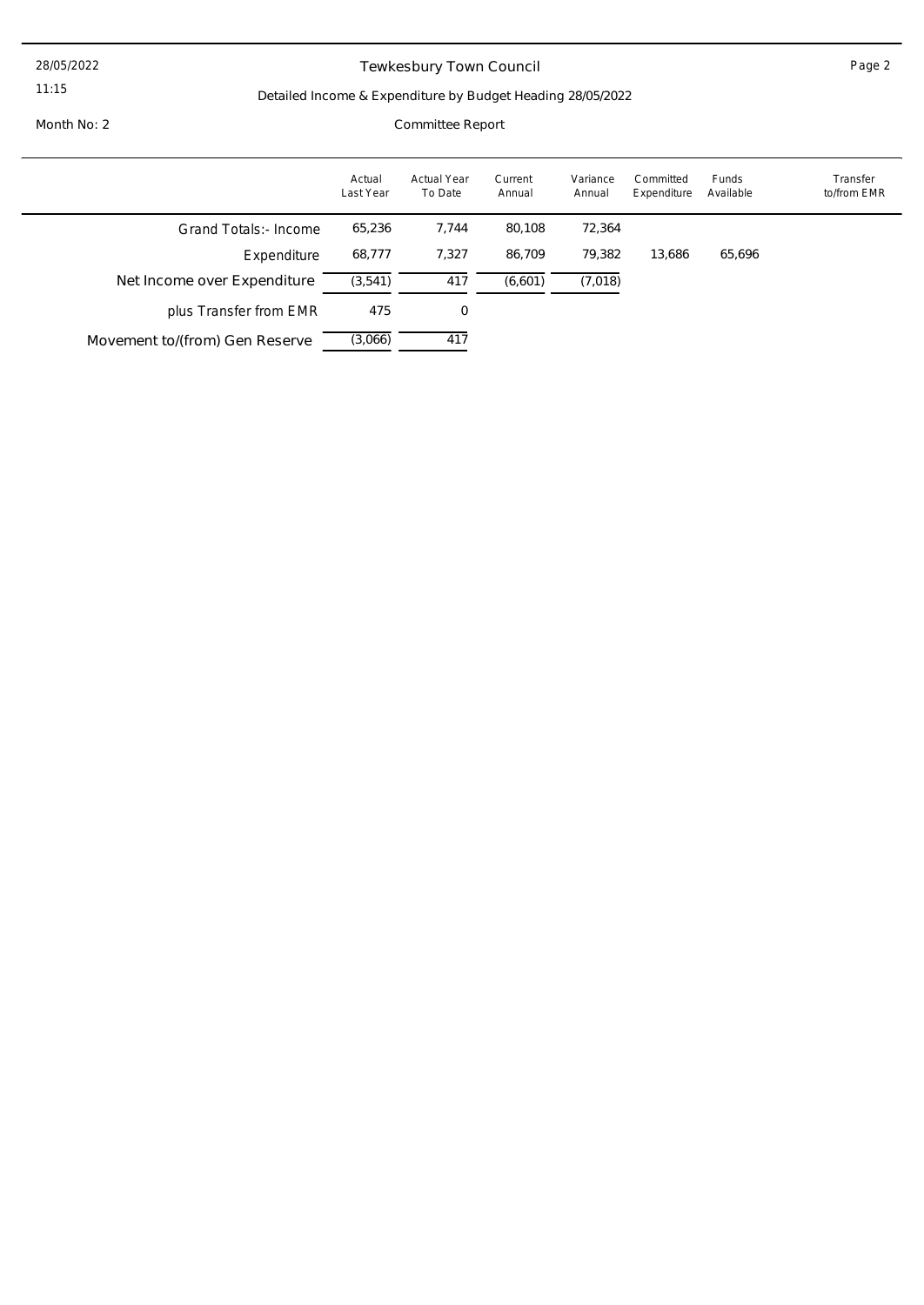11:16

## 28/05/2022 Tewkesbury Town Council

## Page 1

## Earmarked Reserves

|     | Account                                 | Opening Balance | Net Transfers | <b>Closing Balance</b> |
|-----|-----------------------------------------|-----------------|---------------|------------------------|
|     | 320 EMR B&M 64 BS Maintenance           | 6,709.00        | 0.00          | 6,709.00               |
| 321 | <b>EMR B&amp;M Town Hall Gardens</b>    | 250.00          |               | 250.00                 |
|     | 322 EMR B&M Moorings Prior's Court      | 19,894.23       |               | 19,894.23              |
| 323 | <b>EMR B&amp;M Moorings Maintenance</b> | 335.00          |               | 335.00                 |
| 324 | <b>EMR E&amp;A Noticeboards</b>         | 1,447.00        |               | 1,447.00               |
| 325 | <b>EMR E&amp;A Playground Projects</b>  | 12,604.00       |               | 12,604.00              |
| 326 | <b>EMR E&amp;A Youth</b>                | 4,105.00        |               | 4,105.00               |
| 327 | EMR FIN Asset Management Proj           | 3,821.00        |               | 3,821.00               |
| 328 | <b>EMR B&amp;M War Memorial</b>         | 5,857.73        |               | 5,857.73               |
| 329 | <b>EMR SH Severn Ham</b>                | 6,140.00        |               | 6,140.00               |
| 330 | <b>EMR E&amp;A CCTV</b>                 | 2,500.00        |               | 2,500.00               |
| 331 | <b>EMR E&amp;A Tree Maintenance</b>     | 5,150.00        |               | 5,150.00               |
|     | 332 EMR E&A Street Furniture            | 2,300.00        |               | 2,300.00               |
| 333 | <b>EMR E&amp;A Toilet Block Project</b> | 7,902.00        |               | 7,902.00               |
| 334 | EMR E&A Gloucester Road Maint.          | 0.00            |               | 0.00                   |
| 335 | <b>EMR E&amp;A Bus Shelters</b>         | 2,640.00        |               | 2,640.00               |
|     | 336 EMR FIN Regalia                     | 0.00            |               | 0.00                   |
| 337 | <b>EMR FIN Website</b>                  | 2,160.00        |               | 2,160.00               |
| 338 | <b>EMR FIN Professional</b>             | 0.00            |               | 0.00                   |
|     | 339 EMR FIN Legal                       | 9,087.00        |               | 9,087.00               |
| 340 | <b>EMR FIN Elections</b>                | 4,000.00        |               | 4,000.00               |
| 341 | <b>EMR FIN Tourism &amp; Marketing</b>  | 1,474.00        |               | 1,474.00               |
| 342 | <b>EMR FIN Newsletter</b>               | 1,500.00        |               | 1,500.00               |
| 343 | <b>EMR SH Weeding</b>                   | 7,500.00        |               | 7,500.00               |
| 344 | <b>EMR SH Severn Ham Tree Maint</b>     | 8,000.00        |               | 8,000.00               |
| 345 | <b>EMR SH Hay Sowing Project</b>        | 8,675.00        |               | 8,675.00               |
| 346 | <b>EMR SH Carver Knowles</b>            | 2,050.00        |               | 2,050.00               |
|     | 347 EMR PLA Comm. & Display             | 1,306.00        |               | 1,306.00               |
| 348 | <b>EMR PLA Outreach Sessions</b>        | 271.00          |               | 271.00                 |
| 349 | <b>EMR B&amp;M Moorings Projects</b>    | 6,363.00        |               | 6,363.00               |
|     | 350 EMR B&M Watson Hall Lease *         | 20,000.00       |               | 20,000.00              |
| 351 | EMR B&M Moorings St Mary's Rd           | 2,433.00        |               | 2,433.00               |
| 352 | <b>EMR FIN Insurance</b>                | 1,556.00        |               | 1,556.00               |
| 353 | <b>EMR FIN Shop Windows Project</b>     | 3,290.02        |               | 3,290.02               |
| 354 | <b>EMR B&amp;M TH Maintenance</b>       | 9,761.00        |               | 9,761.00               |
| 355 | <b>EMR B&amp;M WH Projects</b>          | 10,040.00       |               | 10,040.00              |
| 356 | EMR B&M WH Bar Equipment                | 1,619.00        |               | 1,619.00               |
| 357 | EMR B&M 64 Roof Project                 | 0.00            |               | 0.00                   |
| 358 | EMR SH Mythe Nature Reserve             | 5,000.00        |               | 5,000.00               |
| 359 | EMR PLA Community Devel Planni          | 1,000.00        |               | 1,000.00               |
| 360 | <b>EMR B&amp;M TH Projects</b>          | 12,100.00       |               | 12,100.00              |
| 361 | <b>EMR FIN Community Grants</b>         | 1,822.00        |               | 1,822.00               |
| 362 | <b>EMR FIN Tewkes Live Music Fest</b>   | 9,892.50        |               | 9,892.50               |
| 363 | EMR B&M WH Doors & Floors Proj          | 3,402.00        |               | 3,402.00               |
| 364 | EMR B&M 64 BS Fundraising Proj          | 6,788.00        | 0.00          | 6,788.00               |
|     |                                         | 222,744.48      | 0.00          | 222,744.48             |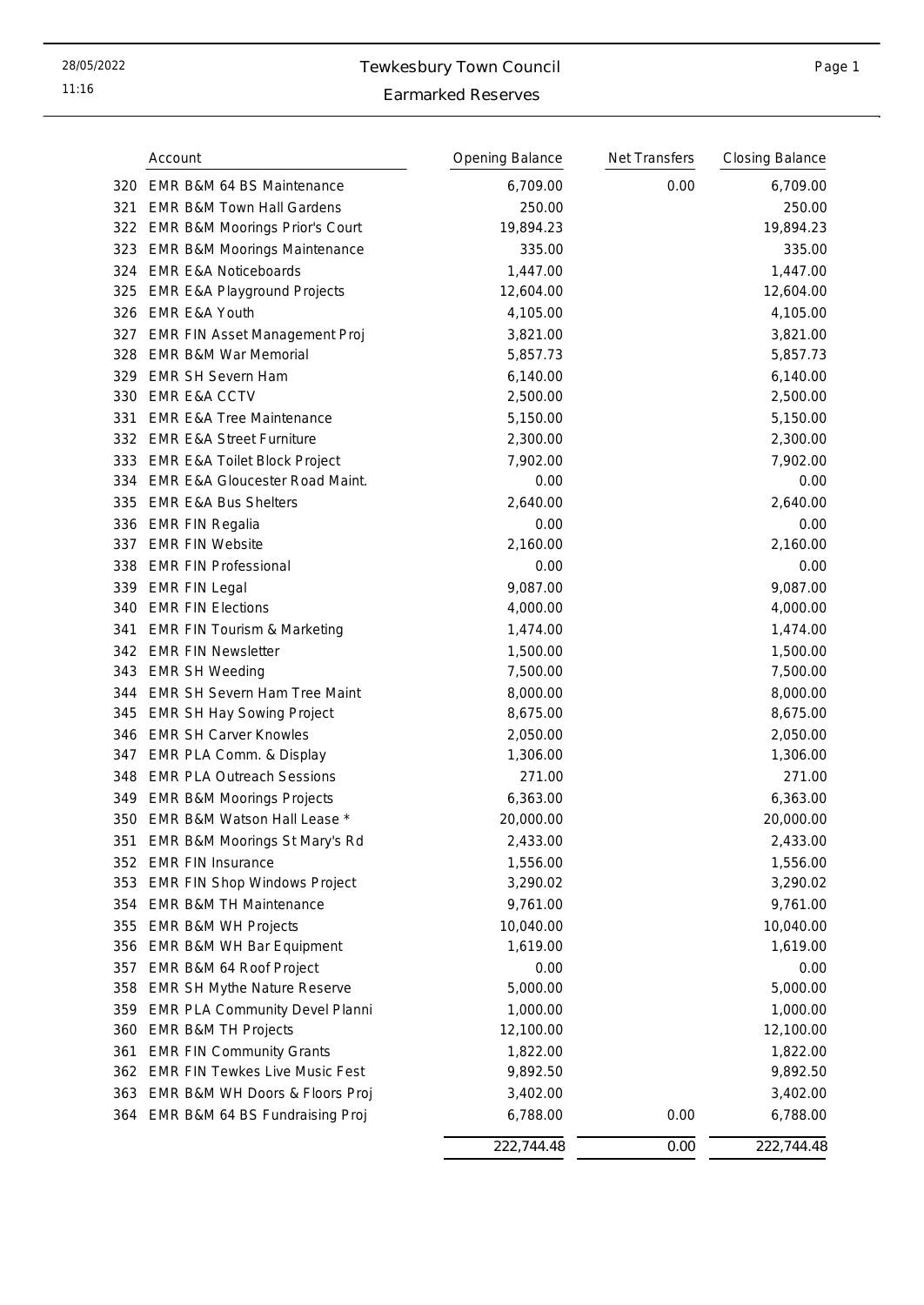

## **Gloucestershire Electrical Services Ltd**

6 Woodrush Road , Walton Cardiff Tewkesbury, Gloucestershire, GL20 7SF United Kingdom

Website www.gloselectrical.co.uk Telephone: 01684 292925 Mobile 07527024846 Email Luke@gloselectrical.co.uk



### **SALES QUOTE**

Tewkesbury Town Council Town Hall High Street **Tewkesbury** Gloucestershire GL20 5AL

**Issued To:**

| <b>Issue Date</b><br>19/05/2022 | <b>Expiry Date</b><br>18/06/2022                        | Reference<br>Noise Limiter System                                                                                   |       | <b>Number</b><br>SQ-203 |
|---------------------------------|---------------------------------------------------------|---------------------------------------------------------------------------------------------------------------------|-------|-------------------------|
| <b>Description</b>              |                                                         |                                                                                                                     | VAT % | <b>Net Amt</b>          |
| Installation                    |                                                         |                                                                                                                     | 20.00 | 500.00                  |
|                                 | Materials - Commercial Environmental noise control unit |                                                                                                                     | 20.00 | 650.00                  |
|                                 |                                                         | Materials - Remote reset switch for system, External detection microphone & Remote warning light.                   | 20.00 | 245.00                  |
| is triggered.                   |                                                         | Materials - Electrical Accessories - Electronic relay to switch power to the stage electrial distribution if system | 20.00 | 180.00                  |

| <b>VAT Rate</b>          | Net       | VAT     | Net Amount        | 1,575.00  |
|--------------------------|-----------|---------|-------------------|-----------|
| Standard 20.00% (20.00%) | £1.575.00 | £315.00 | <b>VAT Amount</b> | 315.00    |
|                          |           |         | <b>TOTAL</b>      | £1,890,00 |

#### **Notes:**

Carry out the installation of an Environmental noise control unit. (Please see attached data sheet for proposed system specs) Install External microphone in the hall to ensure accurate measurement of sound. Install Remote reset switch and warning light. Carry our alterations to the electrical system on the stage to incorporate the noise limiting system. Carry out testing and commissioning.

#### **Terms and Conditions:**

This quote is valid for 30 Days

Many thanks. Luke Boskett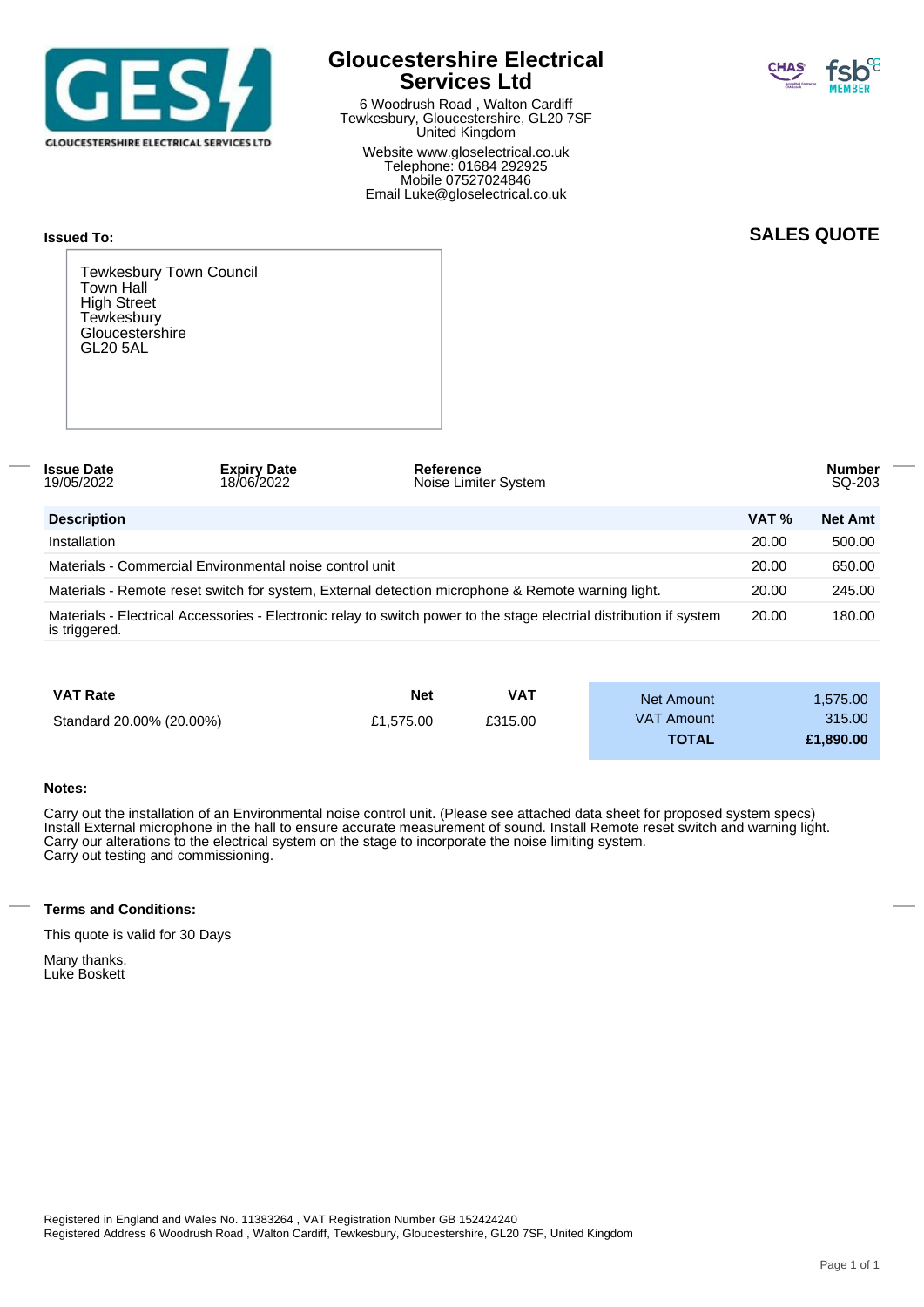## Clarke | Nicholls | Marcel

CIVIL & STRUCTURAL ENGINEERS

Seasons Business Complex Quat Goose Lane, Swindon Village Cheltenham, Gloucestershire. GL51 9RX

> t. 01242 528232 f. 01242 526356

**REPORT**

**ON**

**Retaining Wall to Moorings**

**St Marys Road** 

**TEWKESBURY**

**FOR**

**TEWKESBURY TOWN COUNCIL**

**11384/C** May 2022

**\_\_\_\_\_\_\_\_\_\_\_\_\_\_\_\_\_\_\_\_\_\_\_\_\_\_\_\_\_\_\_\_\_\_\_\_\_\_\_\_\_\_\_\_\_\_\_\_\_\_\_\_\_\_\_\_\_\_\_\_\_\_\_\_\_\_\_\_\_\_\_\_\_\_\_\_\_\_\_\_\_\_\_\_\_\_\_\_\_\_\_\_\_\_\_**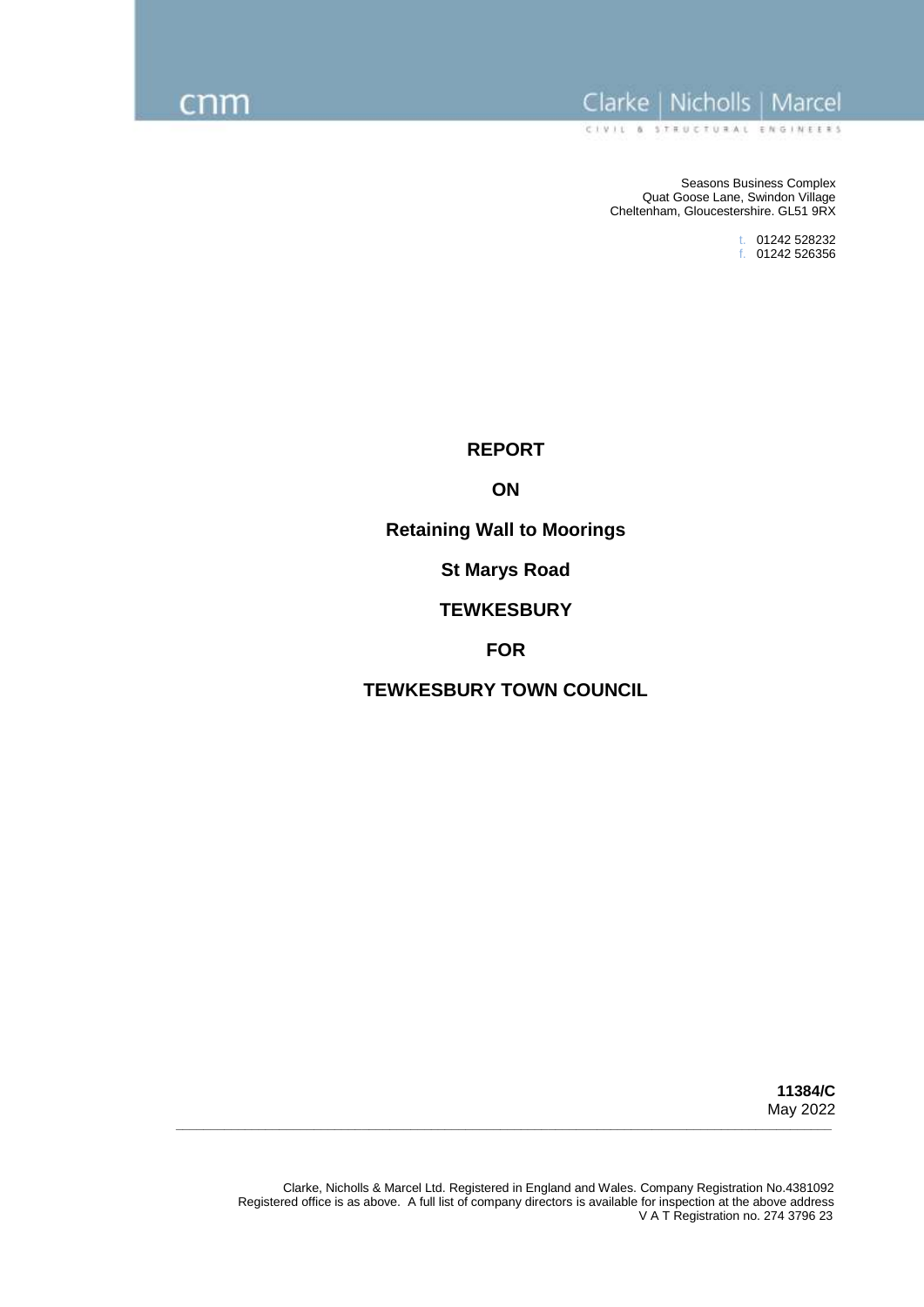## **SYNOPSIS**

This Report was commissioned by Tewkesbury Town Council, Debbie Hill Town Clerk, and deals with the visual defects of the River Wall at St Marys Road private moorings. No intrusive investigations were carried out to the wall or the timber work at river level.

## **INTRODUCTION**

The moorings are used for permit holding canal boats.

CNM Engineer David Gemmell carried out the inspection and Survey on Monday the 13<sup>th</sup> April 2022. Record photographs were taken of the wall on the river side. Access onto the moorings was via a coded gate lock with short path down onto the dock from St Marys Road.

A local dimensional survey was taken where possible. It was noted that there are power lines overhead set inside the fence line to St Marys Road.

### **FINDINGS**

The boundary walls consist of 215mm thick masonry varying in height above water level, 2m – 4.5m and approximately 39m long. A large tree, Silver Birch has been felled at some time in the historical past as it was reported previously by others to have caused movement and cracking of the river wall in several locations.

The decking is approximately 0.9m above water level (AWL), approx 1.3m wide and 39m long.



3m & 4.5m AWL Red Brick – approx 9m long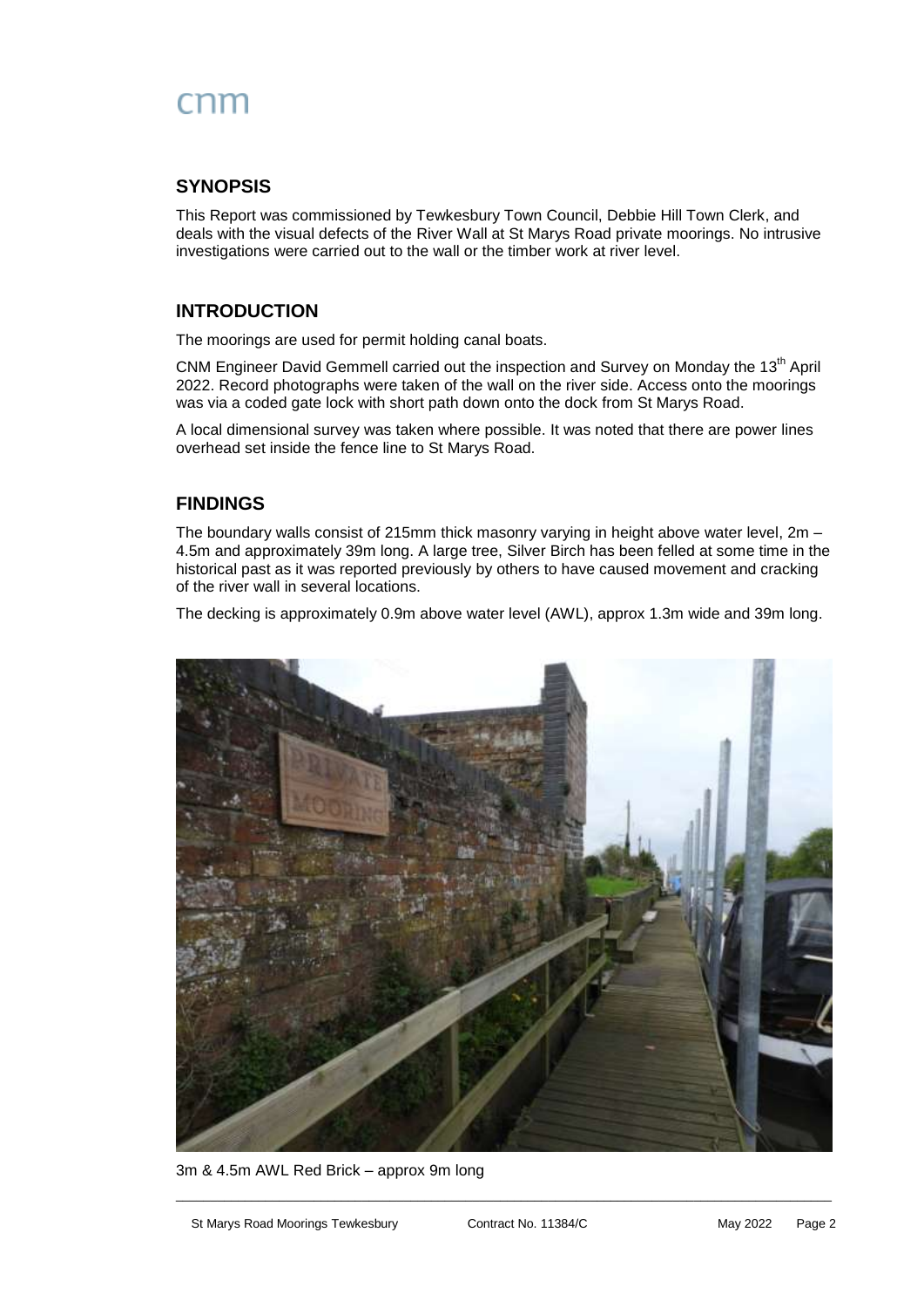

4.5m Return AWL Red Brick – approx 6m long



1.9m AWL Buff Brick – approx 27m long

The first section of walls, 3 and 4.5m plus return as viewed from the river/mooring level, is the boundary to an adjacent property with the ground level being approximately 2.3m AWL. The sections of wall above decking level and facing the river are approximately vertical but the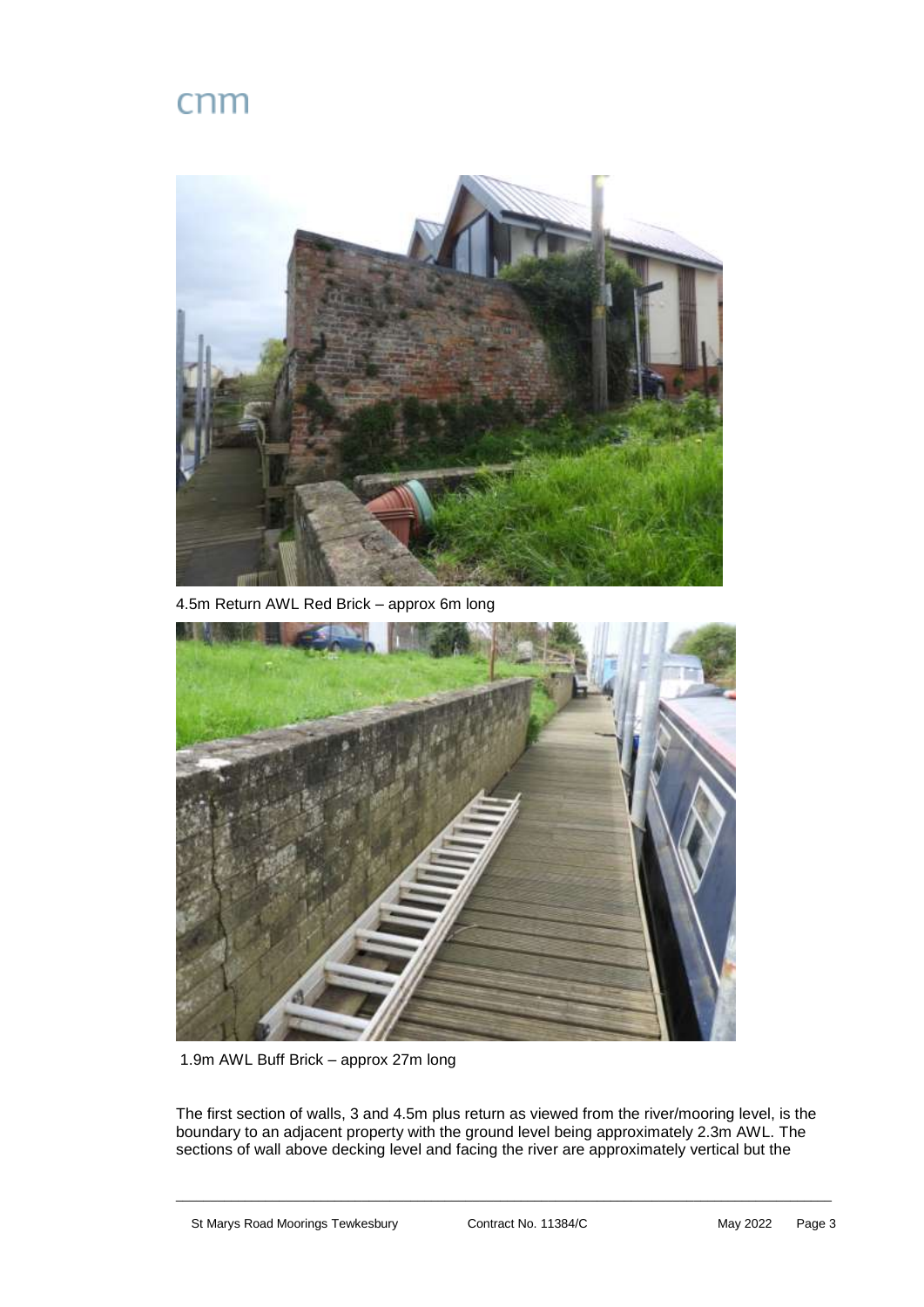# rnm

return has an increasing inward lean towards the property open space as it approaches St Marys Road.

These sections of walls exhibit

- Salt staining
- Mortar joint degradation, bed and perp
- Missing/degraded brickwork
- Vegetation growth including tree trunk and branches within the wall joints
- A small section of large stone quoins at/below decking level on the return corner

The second section of wall plus return and original landing stage to St Marys Road, 2m AWL as viewed from the river/mooring level, is constructed in different coloured brickwork.

These sections of walls exhibit

- Salt staining
- Vertical cracking through brickwork and perp joints
- Out of vertical alignment, wall leans towards the river in varying degrees, 1-4 $^0$  (18-67mm per m height)
- Brickwork removed to rear of landing stage
- Horizontal movement of entire wall line at or slightly below decking level towards the river

#### **Conclusions**

- The first sections of wall construction are generally sound but with a localised area requiring reinstatement and re-pointing with replacement of individual bricks as required.
- The overall stability of these walls does not appear to be a problem at this time.
- The second section of wall construction although generally sound has moved horizontally and rotated vertically towards the river, cracked at various locations for full height, and is considered to constitute a risk of collapse due to horizontal ground loading. The wall abutting the river/decking should be reduced and rebuilt

#### **Recommended Remedial Measures**

The first wall sections require

- All vegetation attached to the walls including roots to be removed
- Walls to be chemically treated for root growth, (ecologically compliant with water courses).
- All affected joints to be raked out, min 25mm and repointed, mortar colour to suit
- All loose masonry to be removed and reinstated to include areas of missing masonry to match existing
- All existing wooden structures to be inspected for rot, replaced and treated as required.

The second wall sections requiring to be reinstated should be built from a level slightly below existing decking or as necessary, to line and level to match original

 $\_$  , and the set of the set of the set of the set of the set of the set of the set of the set of the set of the set of the set of the set of the set of the set of the set of the set of the set of the set of the set of th

Bonded using M1(i) mortar or to match existing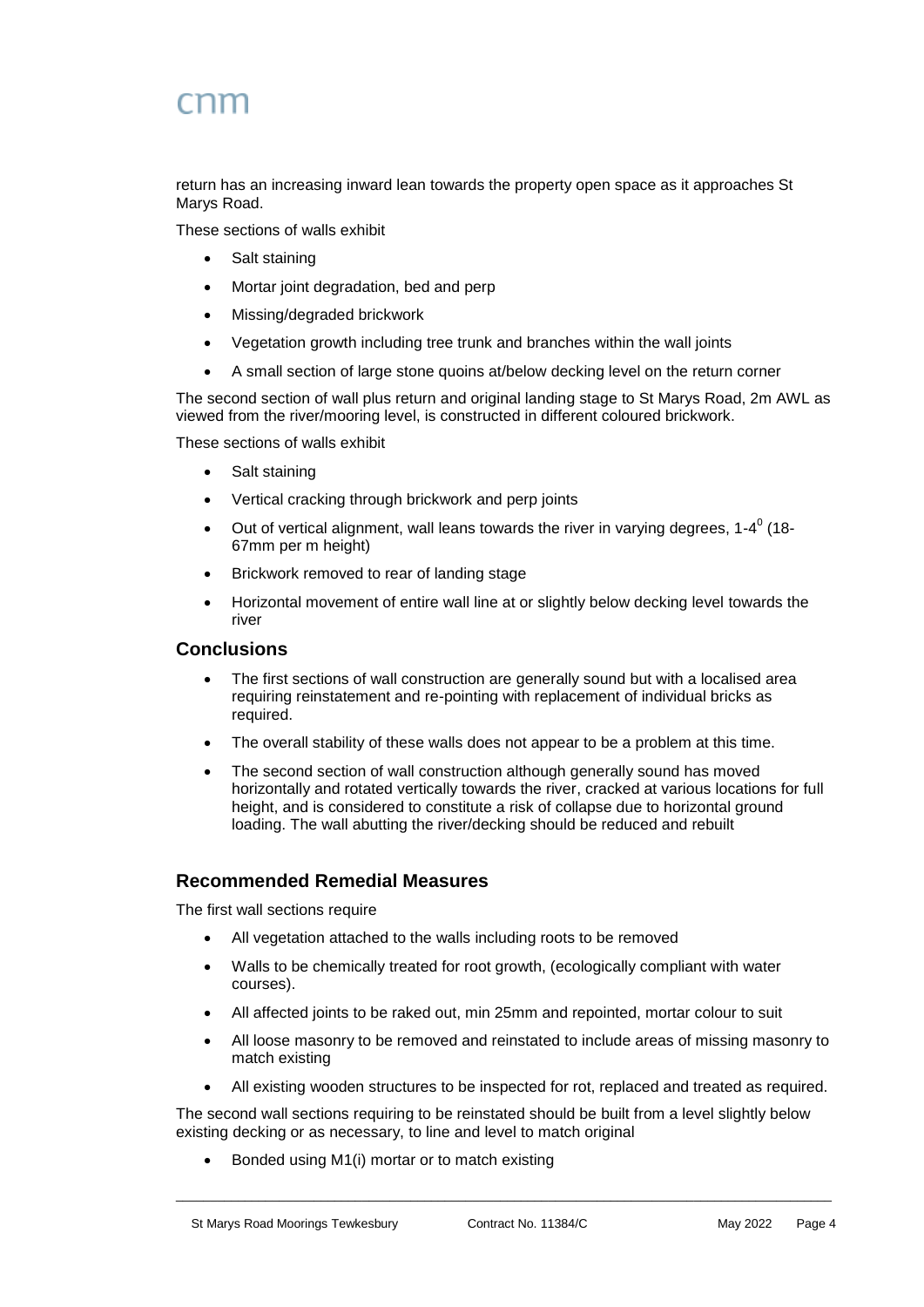# rnm

- Reinforce bed joints with BRC reinforcement at 225crs vertically
- Reinforce corner construction with BRC reinforcement
- Continuous Helifix bars, 2m long, inserted into bed joints around the corner, set 50mm from each face at approximately 450mm vertical centres.
- The walls should be re-pointed where required to match existing

We would further recommend that

- Due to the variance of water level throughout the year the masonry below lowest water level also be checked and repaired as noted above
- The existing deck structure should be inspected and repaired as required
- A regularised yearly inspection and maintenance program started

Signed

Humel/

D.Gemmell BEng (Hons) For and on behalf of CLARKE NICHOLL & MARCEL LTD

## **APPENDIX**

Record Photos of Wall as of April/May 2022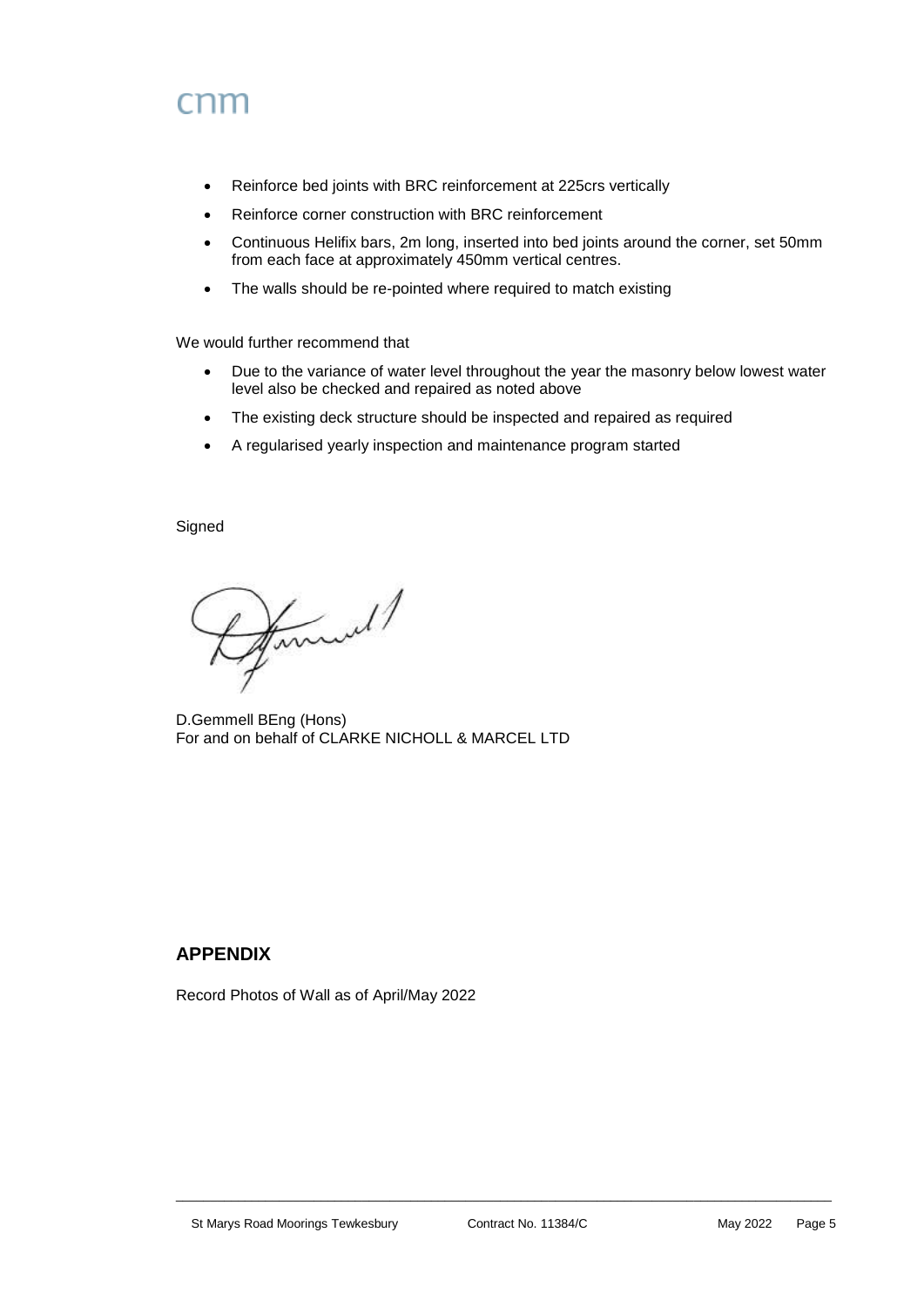## **PHOTOS**



November 2020



April 2020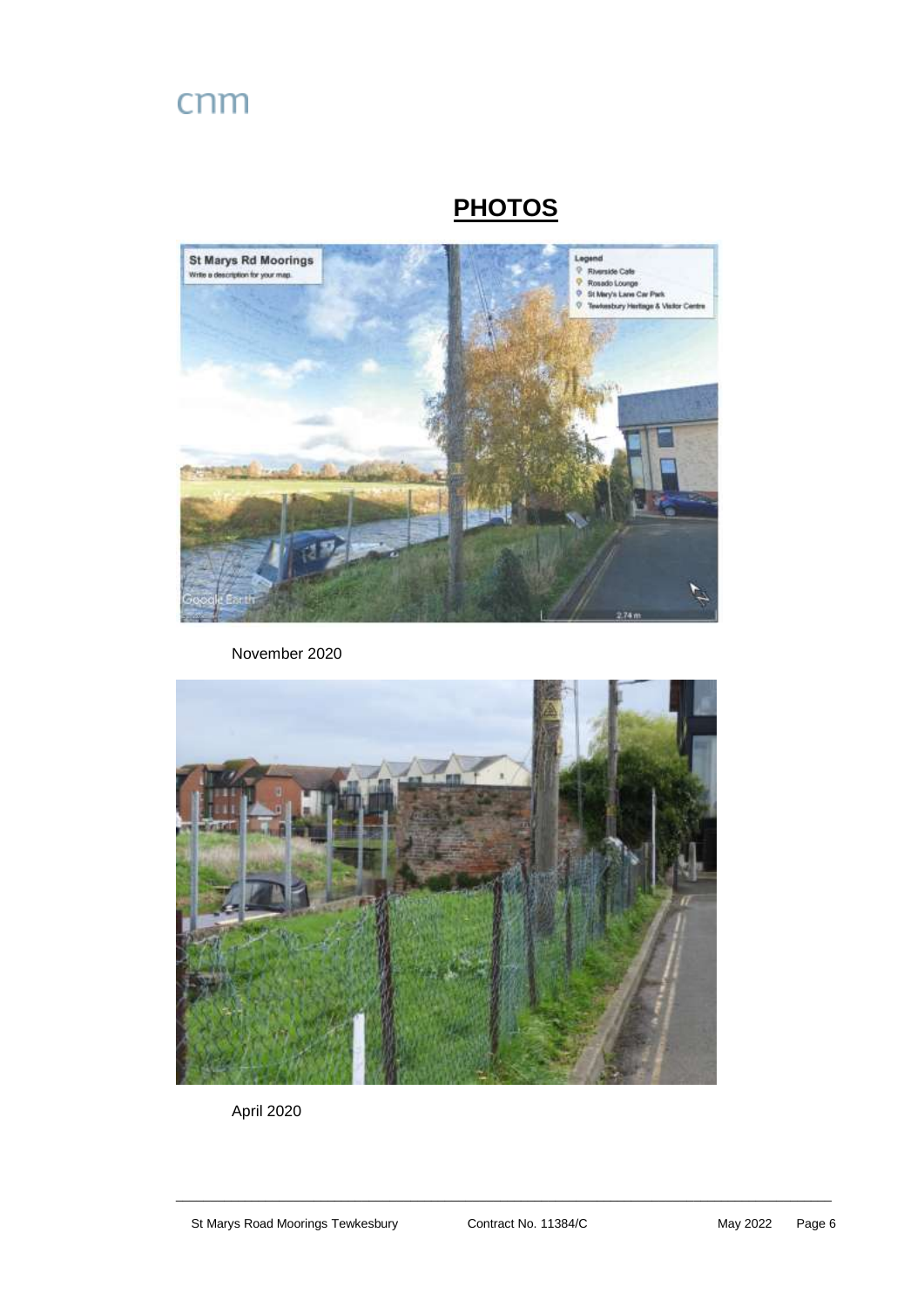

Access Steps – Rotation & Cracking Crack mid-length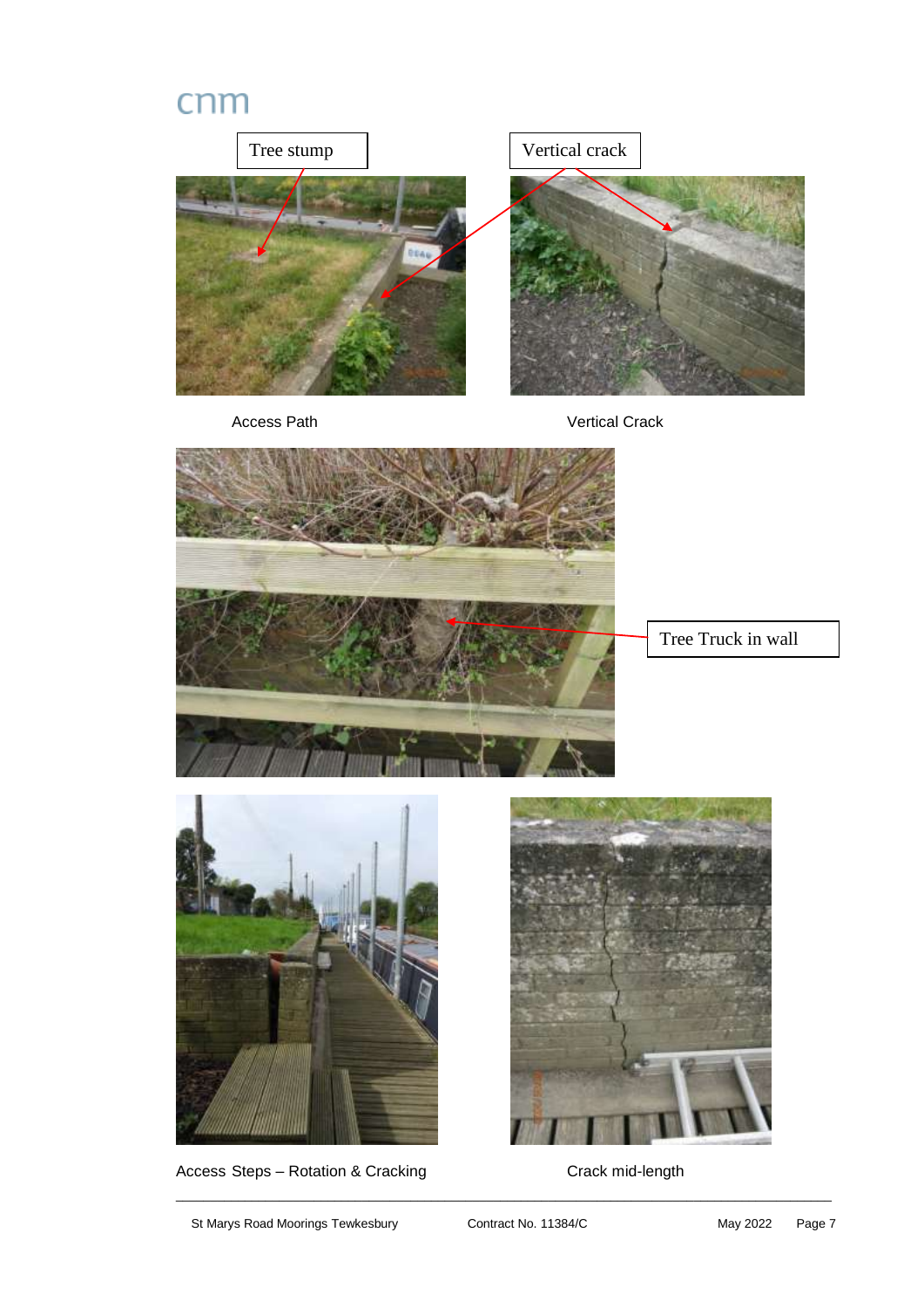





Original Landing – Rotation LHS Original Landing – Cracking LHS



Original Landing – Rear wall removed & grassed to wall front edge